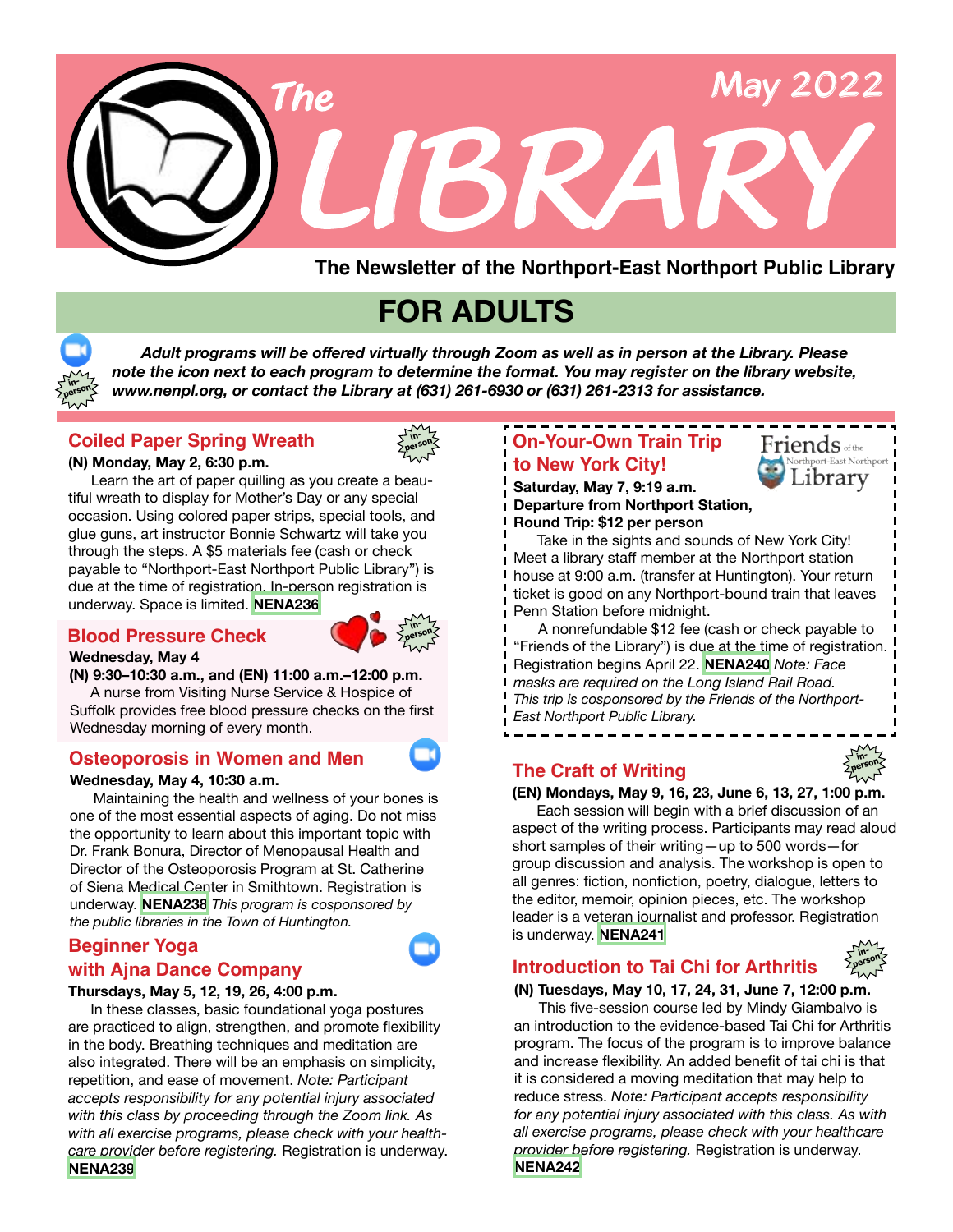## **History & Horticulture: England— Of Kings and Pooh Bear!**

#### **Tuesday, May 10, 2:00 p.m.**

 Join garden writer Jessica Damiano on a virtual tour of two very different horticultural English gems: Ashdown Forest, the little-known, real-life inspiration for Winniethe-Pooh's Hundred Acre Wood, and Kew Gardens, the world's most famous—and diverse—botanic garden with a direct connection to *Mutiny on the Bounty*. Registration is underway. **[NENA243](https://www.nenpl.org/event/history-horticulture-england-kings-and-pooh-bear-zoom)**

# **inperson**

# **Boating Safety Classes**

**Boat America:**

#### **(N) Tuesdays, May 10, 17, 24, 31, 6:00–8:00 p.m.**

 Representatives from the United States Coast Guard Auxiliary will present an 8-hour course on boating safety. This beginner boating class for ages 10 years through adult will give you the knowledge needed to obtain a boat license or safety certification. Many boat insurance companies will offer discounts to boaters who successfully complete *Boat America*. A \$40 fee (check only payable to "CGAUX Flotilla 22-02") is due at the time of registration. *In-person registration is underway at the Northport building only*. **[NENA237](https://www.nenpl.org/event/boat-america-boating-safety-classes-person-2)**



### **Opioid Overdose Prevention Training**

#### **(EN) Thursday, May 12, 7:00 p.m.**

 Long Island Council on Alcoholism & Drug Dependence (LICADD) will conduct training for all interested adults (16 years and older) on how to recognize the signs of an opioid overdose and administer Naloxone (Narcan). Registration begins April 25. **[NENR373](https://www.nenpl.org/event/opioid-overdose-prevention-training-narcan-person)** *This event is cosponsored by the Northport-East Northport Community Drug and Alcohol Task Force.*

## **Chicken Fajita Penne Pasta Skillet with Chef Rob Scott**



#### **(N) Monday, May 16, 1:00 p.m.**

 Chef Rob Scott will prepare a chicken fajita penne pasta skillet dish—a one pot meal with a lot of flavor! A \$5 materials fee (cash or check payable to "Northport-East Northport Public Library") is due at the time of registration. In-person registration is underway. **[NENA244](https://www.nenpl.org/event/chicken-fajita-penne-pasta-skillet-chef-rob-scott-person)**

### **This Is My Jeopardy! with Storyteller Terry Wolfisch Cole**

#### **Monday, May 16, 7:00 p.m.**

 On January 6, after decades of watching from home, professional storyteller Terry Wolfisch Cole finally had a chance to compete on her favorite game show, only to learn that she was to face superchamp Amy Schneider! Hear about Terry's experience from audition to game day, and find out what she learned from appearing on the show. Registration is underway. **[NENA245](https://www.nenpl.org/event/thisismy-jeopardy-story-terry-wolfisch-cole-zoom)** *This program is cosponsored by the public libraries in the Town of Huntington.*

#### **The Marsh Mellows**

#### **(N) Sunday, May 22, 2:00 p.m.**



 Join acoustic duo "The Marsh Mellows" for a trip down memory lane with unique renditions of favorite rock and folk tunes from the 50s to the 70s. With beautiful harmonies, lush acoustic guitar, and fun energy, the duo's performances have been described as "charming, delightful, enriching, and warm." Registration is underway. **[NENA246](https://www.nenpl.org/event/marsh-mellows-person)**

## **Defensive Driving Class in-**

**(N) Monday, May 23, 9:30 a.m.–3:30 p.m.**

 A representative from Empire Safety Council will conduct a 6-hour defensive driving class. A \$30 fee (cash or check payable to



"Empire Safety Council") is due at the time of registration. *In-person registration begins May 2 at the Northport building onl***y**. This program is open to Northport-East Northport Public Library cardholders. Limit two registrants per library card. **[NENA247](https://www.nenpl.org/event/defensive-driving-class-person-0)**

*Note: These courses promote safe driving and help participants maintain their driving skills. Check with your insurance company about the specific premium and point reductions available to you.*

## **Algorithms, News Bubbles & Social Media: Finding Real News in the Media Disinformation Age**

#### **Wednesday, May 25, 7:00 p.m.**

 The Long Island Media Task Force panel will reveal how algorithms track our online activities and decide what we are exposed to—and what is kept from us—in both ads and news content. The presentation will conclude with a series of recommendations about how participants can regain control over the kinds of information that reaches them through social media, and how to evaluate whether news is real or fake. Registration is underway. **[NENA248](https://www.nenpl.org/event/algorithms-news-bubbles-social-media-finding-real-news-media-disinformation-age-zoom)** *This program is cosponsored by the public libraries in the Town of Huntington.*

#### **Learn Marketing Strategies that Lead to Greater Sales**

#### **Wednesday, May 25, 7:00 p.m.**

 Whether you are starting a new business or are already established, join us for this program which will discuss marketing strategies aimed at increasing sales. Topics include developing a marketing plan, performing market research, advertising/promotions, and how to track your results. Registration is underway. **[NENR369](https://www.nenpl.org/event/learn-marketing-strategies-lead-greater-sales-zoom)**

#### **Job Search Strategies**

#### **(N) Wednesday, June 8, 2:00 p.m.**



 Lisa Owens from the Long Island Cares Career Development Program will demonstrate simple strategies to conduct an effective job search including staying organized, using your own network and resources, social media platforms, and more. Registration begins May 24. **[NENR370](https://www.nenpl.org/event/job-search-strategies-person)**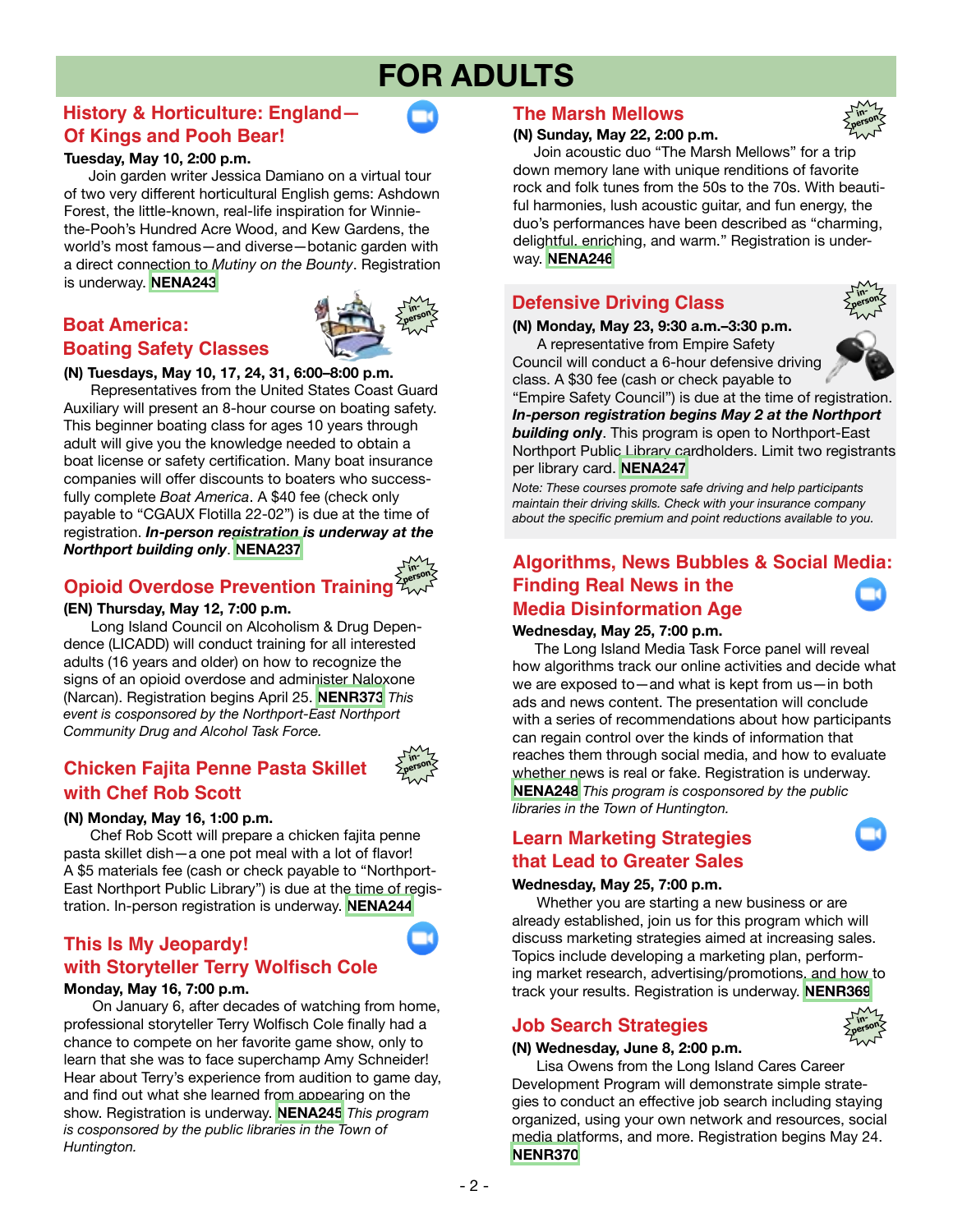## **Friday Movies**

#### *West Side Story* **in-**

**(N) Friday, May 6, 2:00 p.m. [NENR375](https://www.nenpl.org/event/friday-movies-west-side-story-person) (EN) Friday, May 13, 2:00 p.m. [NENR376](https://www.nenpl.org/event/friday-movies-west-side-story-person-0)**

 Directed by Academy Award winner Steven Spielberg, from a screenplay by Pulitzer Prize and Tony Award winner Tony Kushner, this musical tells the classic tale of fierce rivalries and young love in 1957 New York City. PG-13. 156 min. Registration is underway.

## *Death on the Nile*

#### **(N) Friday, May 20, 2:00 p.m. [NENR377](https://www.nenpl.org/event/friday-movies-death-nile-person) (EN) Friday, May 27, 2:00 p.m. [NENR378](https://www.nenpl.org/event/friday-movies-death-nile-person-0)**

 While on vacation on the Nile, Hercule Poirot must investigate the murder of a young heiress. PG-13. 127 min. Registration is underway.

## **Elizabeth Taylor:**

## **From Child Actress to Film Queen**

#### **(N) Monday, May 2, 2:00 p.m.**

 Elizabeth Taylor dazzled generations of moviegoers with her stunning beauty, and her name was synonymous with Hollywood glamour. As one of the highest paid actresses of her generation, Taylor made more than 50 films and received two Academy Awards. Come explore the life and films of one of the most iconic actresses of the 20th century. Registration is underway. **[NENR380](https://www.nenpl.org/event/elizabeth-taylor-child-actress-film-queen-person)**

### **Cinema at the Library:** *Belfast*

#### **(N) Wednesday, May 11, 6:30 p.m.**

 Join Cinema Arts Center co-director Dylan Skolnick to view and discuss *Belfast*. Written and directed by Kenneth Branagh, this semi-autobiographical film chronicles the life of a working class family and the young son's childhood during the tumult of the late 1960s in the Northern Ireland capital.



## *The Great Courses* **presents** *The Great Tours: England, Scotland, and Wales*

**inperson**



 Taught by acclaimed professor Patrick Allitt, a British-born scholar who teaches at Emory University, these virtual lectures give you an insider's take on traveling through Great Britain. Visually dazzling to help you see and hear the cosmopolitan cities and the breathtaking countryside, *The Great Tours: England, Scotland, and Wales* packs a punch for the insight it offers into this small island that has had an outsized influence on the world stage. \*Please note: these episodes will be streamed at the Library through the Kanopy database. A total of 15 episodes will be viewed during the month. Registration is underway. **[NENR386](https://www.nenpl.org/event/great-courses-presents-great-tours-england-scotland-and-wales-person-3)**

# **Computer and Technology Classes**

### **All About Cloud Storage**

#### **Thursday, May 5, 7:00 p.m.**

 Learn about "cloud" storage options for your digital files and photos. Review popular cloud services including Apple iCloud, Google Drive, Google Photos, Microsoft OneDrive, and Dropbox. Registration is underway. **[NENC520](https://www.nenpl.org/event/all-about-cloud-storage-zoom)**

### **SeniorNet: Internet Security**

#### **Wednesday, May 11, 2:00 p.m.**

 You must be proactive to protect your computer from cyber attacks. In this class, SeniorNet will review anti-virus software, firewalls, malware, phishing, private browsing, and security settings for Microsoft Edge, Firefox, Google Chrome, and Apple's Safari browsers. Registration is underway. **[NENC529](https://www.nenpl.org/event/seniornet-internet-security)**

## **Introduction to Microsoft Excel**

#### **Thursday, May 12, 7:00 p.m.**

 Learn the basics of this popular spreadsheet program including creating, editing, formatting worksheets, and formulas. Basic Windows computer knowledge required. (Part 1 of a 3-part series.) Registration is underway. **[NENC521](https://www.nenpl.org/event/introduction-microsoft-excel-zoom)**

#### **Thursday, May 19, 7:00 p.m. Intermediate Microsoft Excel**

 Learn more about Excel including functions, ranges, macros, and charting. Introduction to Microsoft Excel or equivalent experience required. (Part 2 of a 3-part series.) Registration is underway. **[NENC522](https://www.nenpl.org/event/intermediate-microsoft-excel-zoom)**

### **Advanced Microsoft Excel**

#### **Thursday, May 26, 7:00 p.m.**

 Learn about advanced Excel features including vLookup, data validation, pivot tables, and subtotals. Intermediate Microsoft Excel or equivalent experience required. (Part 3 of a 3-part series.) Registration is underway. **[NENC523](https://www.nenpl.org/event/advanced-microsoft-excel-zoom)**

### **All About GPS Apps**

#### **Thursday, June 2, 7:00 p.m.**

 Learn about smartphone and tablet apps that take advantage of GPS—the Global Positioning System—for directions and location services. See where to find and download useful GPS apps. Learn about app settings such as saved addresses. This class is for Android and Apple users. Have your device and all applicable passwords on hand, or just follow along. Registration is underway. **[NENC524](https://www.nenpl.org/event/all-about-gps-apps-zoom)**





**inperson**





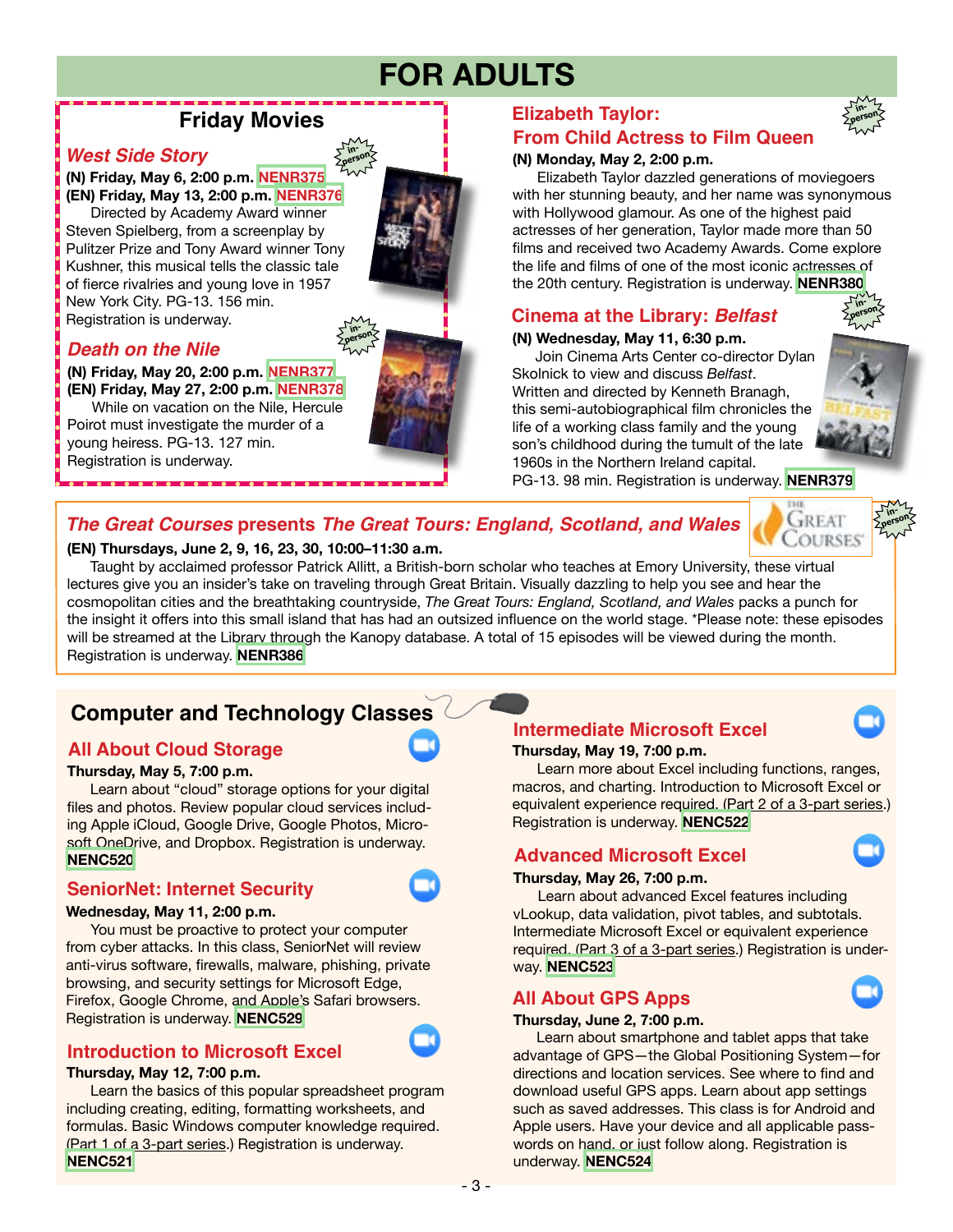# **Language Learning & Literacy**

## **Pronunciation Practice**

**Mondays, May 2, 9, 16, 23, June 6, 13, 27, 6:00 p.m.**

Improve your English pronunciation skills with a certified Speech Language Pathologist and Accent Modification Trainer. You will learn how to use Standard American English sounds and strategies that will help you to get your point across. Registration is underway. **[NENR366](https://www.nenpl.org/event/pronunciation-practice-zoom-12)**

## **Dynamic English**

**Thursdays, May 5, 12, 19, 26, June 2, 9, 16, 23, 7:00 p.m.**

Develop your English vocabulary, grammar, reading, and pronunciation with this friendly English conversation group. Registration is underway. **[NENR365](https://www.nenpl.org/event/dynamic-english-zoom-13)**

## **Quick Reads**

#### **Tuesday, May 31, 7:00 p.m.**

This informal reading group is designed for intermediate English language learners and for those who would like to develop their literacy skills. The reading selection will be emailed one week after registration. Registration begins May 2. **[NENR374](https://www.nenpl.org/event/quick-reads-zoom-0)**

## **Everyday Spanish**

#### **Tuesdays, May 3, 10, 17, 24, 31, June 7, 14, 4:00 p.m.**

Spanish conversation with a focus on building listening skills, improving comprehension, and mastering key vocabulary to help you start conversing in Spanish immediately. Please note: this is not a traditional leveled Spanish language class. Registration is underway. **[NENR367](https://www.nenpl.org/event/everyday-spanish-zoom-13)**



# **Inglés básico para hispanohablantes**

#### **(EN) Sábados 7, 14, 21, 28 de mayo, 4, 11, 18, 25 de junio, 11:00 a.m.**

 ¿Le gustaría comenzar a desarrollar habilidades básicas de inglés para usar en el trabajo o conversar con los maestros de sus hijos, profesionales médicos, y con los vecinos en su comunidad? Únase a nosotros para comenzar a practicar inglés en un ambiente informal, amigable, y relajado. Ven a conocer a sus vecinos y diviértese mientras aprende. Registro en curso. **[NENR350](https://www.nenpl.org/event/ingles-basico-para-hispanohablantes-en-persona-basic-english-spanish-speakers-person)**







## **Between the Lines**

#### **(N) Tuesday, May 3, 7:00 p.m.**

Join Librarians Connor McCormack and Meagan White for a discussion of *Finlay Donovan Is Killing It* by Elle Cosimano. Registration is underway. **[NENR368](https://www.nenpl.org/event/between-lines-person)**

### **Page Turners**

**(N) Thursday, May 12, 2:00 p.m.**

 Join Page Turners leader Donna Diamond to discuss *The Personal Librarian* by Marie Benedict and Victoria Christopher Murray. Registration is underway. **[NENA259](https://www.nenpl.org/event/page-turners-book-discussion-person-0)**

## **Novel Ideas**

#### **(N) Monday, May 23, 7:00 p.m.**

Join Librarian Candace Reeder to discuss *We Begin at the End* by Chris Whitaker. Registration is underway. **[NENA260](https://www.nenpl.org/event/novel-ideas-person-1)**

## **At Home COVID-19 Test Kits Available at the Library**



**inperson**

PERSONAL LIBRARIAN









## **St. Francis Hospital Outreach Bus**

**(EN) Friday, June 3, 10:00 a.m.–2:00 p.m.**

 St. Francis Hospital's Outreach Bus will be in the parking lot of the East Northport building to provide free health screenings and information for patrons 18 years and older. Screening includes a brief cardiac history, a blood pressure check, and a simple blood test for cholesterol and diabetes. Outreach professionals will also provide patient education and referrals as needed. No registration required.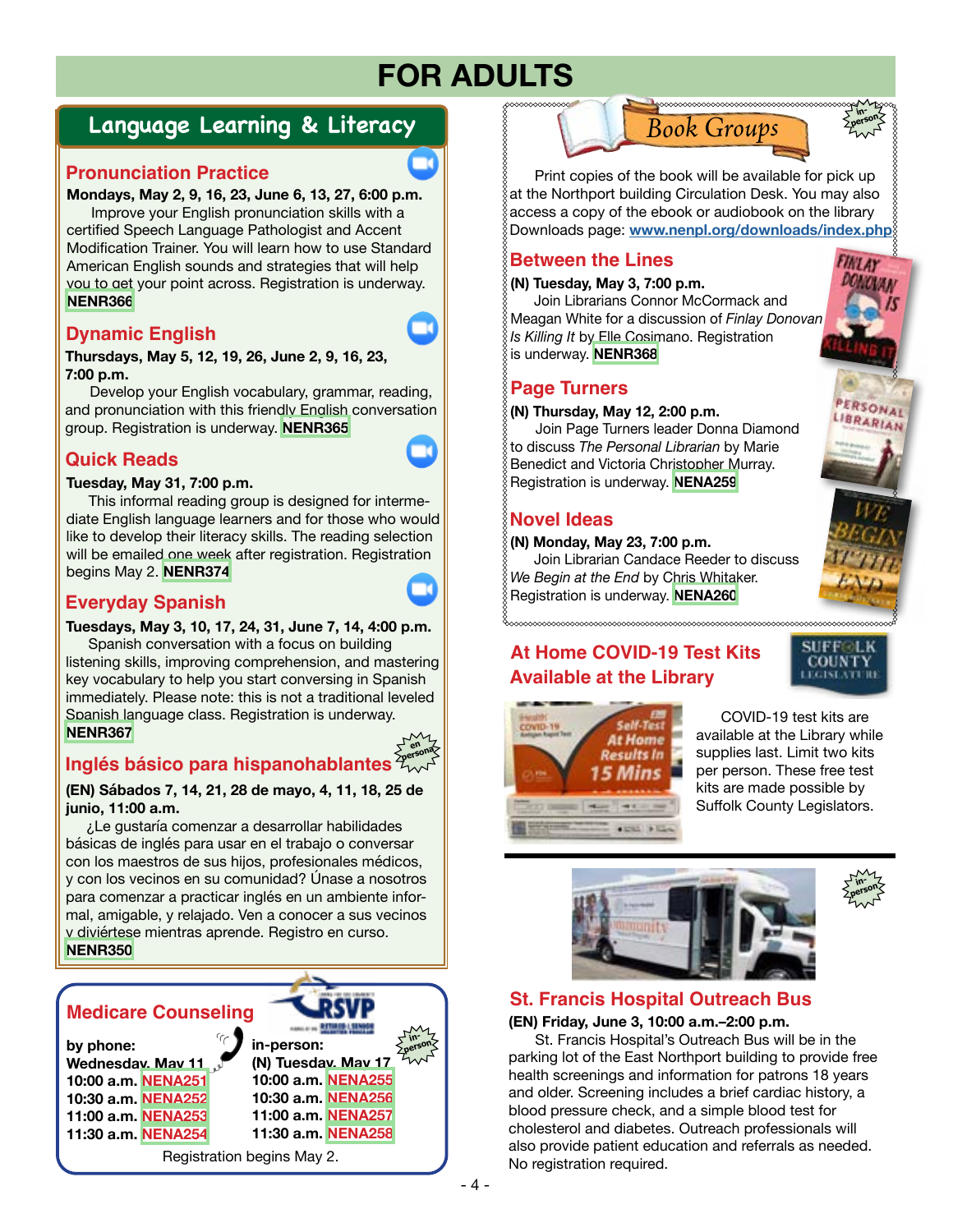# **FOR TEENS**



 *Teen programs will be offered virtually through Zoom as well as in person at the Library. Please note the icon next to each program to determine the format. All teen programs, Take and Make Kits, and volunteer opportunities are limited to Northport-East Northport Public Library cardholders only. You may register on the library website, www.nenpl.org, using your library card barcode and password, or contact the Library at (631) 261-6930 or (631) 261-2313 for assistance.*

**Registration for Teen Programs and Volunteer Opportunities begins May 3.**

### **Snack Around the World: Mexico**

**Friday, May 13, 7:00–8:00 p.m.**

Discover the culinary delights of different countries in this club. We will sample two different international snacks and discuss our favorite international media. Pick up your participation packet at the Northport building Teen Center by May 13. **[NENY984](https://www.nenpl.org/event/snack-around-world-mexico-zoom)** *Note: Snack foods may contain potential allergens. Please review ingredients with a parent or guardian before eating this food.*

#### **Nintendo Night: Platformers**



#### **Friday, May 20, 7:00–8:30 p.m.**

 Join your fellow gaming fans in this celebration of all things Nintendo! This month we will be discussing the platformer game genre. **[NENY985](https://www.nenpl.org/event/nintendo-night-platformers-zoom)**

#### **Clay Class: Keroppi Frog**



## **Saturday, May 21, 2:00–2:30 p.m.**

 Kick back, relax, and make something cool using air dry clay. This month we will make the adorable Keroppi frog from Hello Kitty. Pick up your participation packet at the Northport building Teen Center by May 21. **[NENY986](https://www.nenpl.org/event/clay-class-keroppi-frog-zoom)**

# **Take and Make Kits**

#### **Registration and pickup begin May 3.**

 Pick up your kits at the Northport building Teen Center. All materials are provided. *Please note: Your registration will be canceled if the kit is not picked up by May 31*.

### **Food Artiste! Candy Sushi**



 Create your own candy sushi using a fantastic mix of different gummy candy.

*Note: Snack foods may contain potential allergens. Please review ingredients with a parent or guardian before eating this food.* **[NENY988](https://www.nenpl.org/event/food-artiste-candy-sushi-take-and-make)**

### **Flower Pot Photo Frame for Mom**

 Use colorful acrylic paints to decorate this frame. Complete frame with a small photo of yourself! **[NENY989](https://www.nenpl.org/event/flower-pot-photo-frame-mom-take-and-make)**

#### **Initial Crest for Dad**

 Make a one-of-a-kind initial crest with paint and Mod Podge. **[NENY990](https://www.nenpl.org/event/initial-crest-dad-take-and-make)**

**Teen Volunteer Opportunities Registration for the following Teen Volunteer Opportunities begins May 3.** *You may choose a maximum of two Volunteer Opportunities. Open to students in grades 7–12*

#### **Slime-Making Volunteers**



**(N) Saturday, May 14, 10:15–11:45 a.m.** Enthusiastic teens will assist children with making slime. **[NENY991](https://www.nenpl.org/event/slime-making-volunteers-person)**

#### **Pine Cone Zinnias**

Using acrylic paints, create beautiful pine cone zinnias that will be donated to local senior centers. Please pick up your zinnia-making packet at the Northport building Teen Center by May 15. Return completed projects to the Northport building Teen Center by May 31 and receive 1.5 hours of community service credit. **[NENY992](https://www.nenpl.org/event/pine-cone-zinnias)**

## **Reason2Smile Recycled Paper Beaded Bracelet Program**



 Want to take part in an activity that is not only fun but promotes social action and awareness? Join in this recycled paper beading project that supports Reason2Smile (R2S). R2S is a registered nonprofit organization in New York that helps support the Jambo Jipya School and Children's Home in Mtwapa, Kenya. Pick up your kit at the Northport building Teen Center by May 15. Upon making a bracelet, please email a picture of your creation to **teenvolunteer@nenpl.org** by May 31. One hour of community service credit will be awarded. **[NENY993](https://www.nenpl.org/event/reason2smile-recycled-paper-beaded-bracelet-project)**

### **Chat About a Charity**

Research a charity of your choice and answer some questions about it. Instructions and questions will be emailed to registrants. Responses must be emailed to **teenvolunteer@nenpl.org** by May 31. One hour of community service credit will be awarded. **[NENY994](https://www.nenpl.org/event/chat-about-charity)**

#### **Home Alone**

**(N) Monday, June 13, 7:00–8:30 p.m.** *Open to students in grades 5 and up*



Home Alone is a program designed to help tweens and teens navigate situations that may occur between the time they arrive home from school and the time their parents return home from work. This fun, multimedia program is presented by staff from Youth Directions & Alternatives (YDA), your local community youth agency. **[NENY987](https://www.nenpl.org/event/home-alone-person)**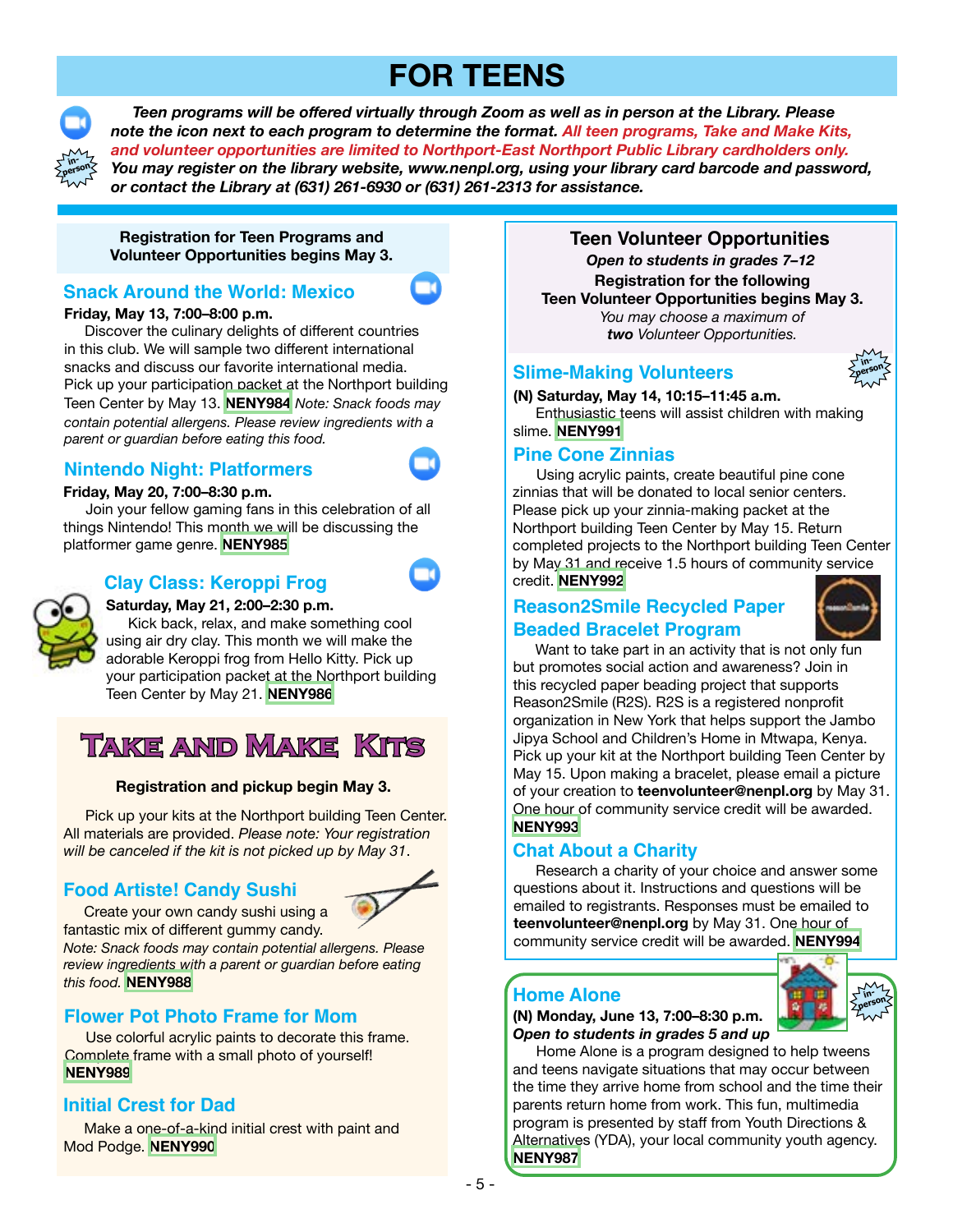# **FOR CHILDREN**

 *Children's and family programs will be offered in a variety of formats—in person, as prerecorded videos, and as kits. Please note the icon next to each program to determine the format. You may register for programs on the library website, www.nenpl.org, or contact the Library at (631) 261-6930 or (631) 261-2313 for assistance.* **inperson**





**The Road to Reading** begins with you. Reading, talking, singing, writing, and playing with your child helps develop their emerging literacy skills. Our library programs are designed to help develop these skills by including songs, fingerplays, rhymes, and stories. Together we can lay a foundation for success in learning to read. **Registration for the following single and series programs is underway.**

## **Books a Poppin'**



#### **(EN) Fridays, May 13, 20, 27, 10:00 a.m.**

*Children birth–5 years with adult; siblings welcome* We will read stories, sing songs, share rhymes and fingerplays, and have fun in this interactive storytime. (30 min.) **[NENJ527](https://www.nenpl.org/event/books-poppin-person-2)**

## **Bubbles Galore Dynamic Kids Movement Class**



#### **(EN) Monday, May 16, 4:00 p.m.**

*Children 4–5 years, not yet in kindergarten; independent* Use your imagination as parachutes, hoops, giant balls, and ribbons magically become bubbles and bubble makers. Real bubbles will even make an appearance!

# **Pajama Storytime: Good Knight**



#### **(EN) Tuesday, May 17, 7:00 p.m.**

*Children birth–5 years with adult; siblings welcome* Hear ye, hear ye! Join us for an evening of stories and songs about knights, dragons, and princesses. (30 min.) **[NENJ528](https://www.nenpl.org/event/pj-storytime-person)**

# **BB-8 Cupcakes**

(60 min.) **[NENJ543](https://www.nenpl.org/event/bubbles-galore-person)**

**Video available Sunday, May 1– Tuesday, May 31**

*Children in grades K–5*

 Learn how to decorate cupcakes to look like your favorite droid. **Registrants will be emailed the recipe as well as a link to watch the video**. (30 min.) Registration is underway. **[NENJ532](https://www.nenpl.org/event/bb-8-cupcakes-video)**

**inperson**

## **Star Wars Family Trivia**

**(N) Wednesday, May 4, 7:00 p.m.**

*Families with children in grades K-5*

 In this fun program for families, celebrate May the 4th by testing your knowledge of a galaxy far, far away. Each family will need a smartphone or tablet to answer questions. Devices available upon request. (60 min.) Registration is underway. **[NENJ526](https://www.nenpl.org/event/star-wars-family-trivia-person)**

## **Motor Skills Mashup**

#### **(N) Thursday, May 19, 10:00 a.m.**



*Children 18–36 months with adult; siblings welcome* Toddlers will have fun completing an obstacle course of tunnels, scooters, and more in this program that focuses on the development of motor skills through play and movement. (60 min.) **[NENJ529](https://www.nenpl.org/event/motor-skills-mashup-person)**

# **Baby Yoga**

#### **(N) Tuesday, May 24, 10:00 a.m.**

*Children 3–12 months with adult; no siblings please* Gentle movements, songs, and baby-friendly poses

will help your baby's developing mind and body. Please bring a soft blanket and baby toy. No prior yoga experience is required. (30 min.) **[NENJ530](https://www.nenpl.org/event/baby-yoga-person)**

## **Toddler Yoga**

#### **(N) Tuesday, May 24, 11:00 a.m.**

*Children 1–3 years with adult; no siblings please*

 Engage your toddler's body and mind while developing their gross motor skills using child-friendly poses and songs. Please bring a soft blanket. No prior yoga experience is required. (30 min.) **[NENJ531](https://www.nenpl.org/event/toddler-yoga-person)**

## **Moms' Group**



**inperson**

**inperson**

**inperson**

**(EN) Wednesdays, May 4, 11, 18, 25, June 1, 10:00 a.m.** *Children birth–3 years with mother;*

*siblings welcome*

This is a weekly discussion for moms and their children. Led by a trained facilitator, this program will introduce various topics and activities that celebrate and explore motherhood while your children play with toys beside you. (90 min.) Due to the unique nature of this program, we will not be able to accommodate drop-ins. Registration is underway. **[NENJ544](https://www.nenpl.org/event/moms-group-person-4)**

## **Spring into Origami**

**(N) Tuesday, May 10, 4:00 p.m.** *Children in grades 3–5* 

 Using special papers and step-by-step folding instructions, learn how to make critters and plants you find in your garden. (60 min.) Registration is underway. **[NENJ533](https://www.nenpl.org/event/spring-origami-person)**

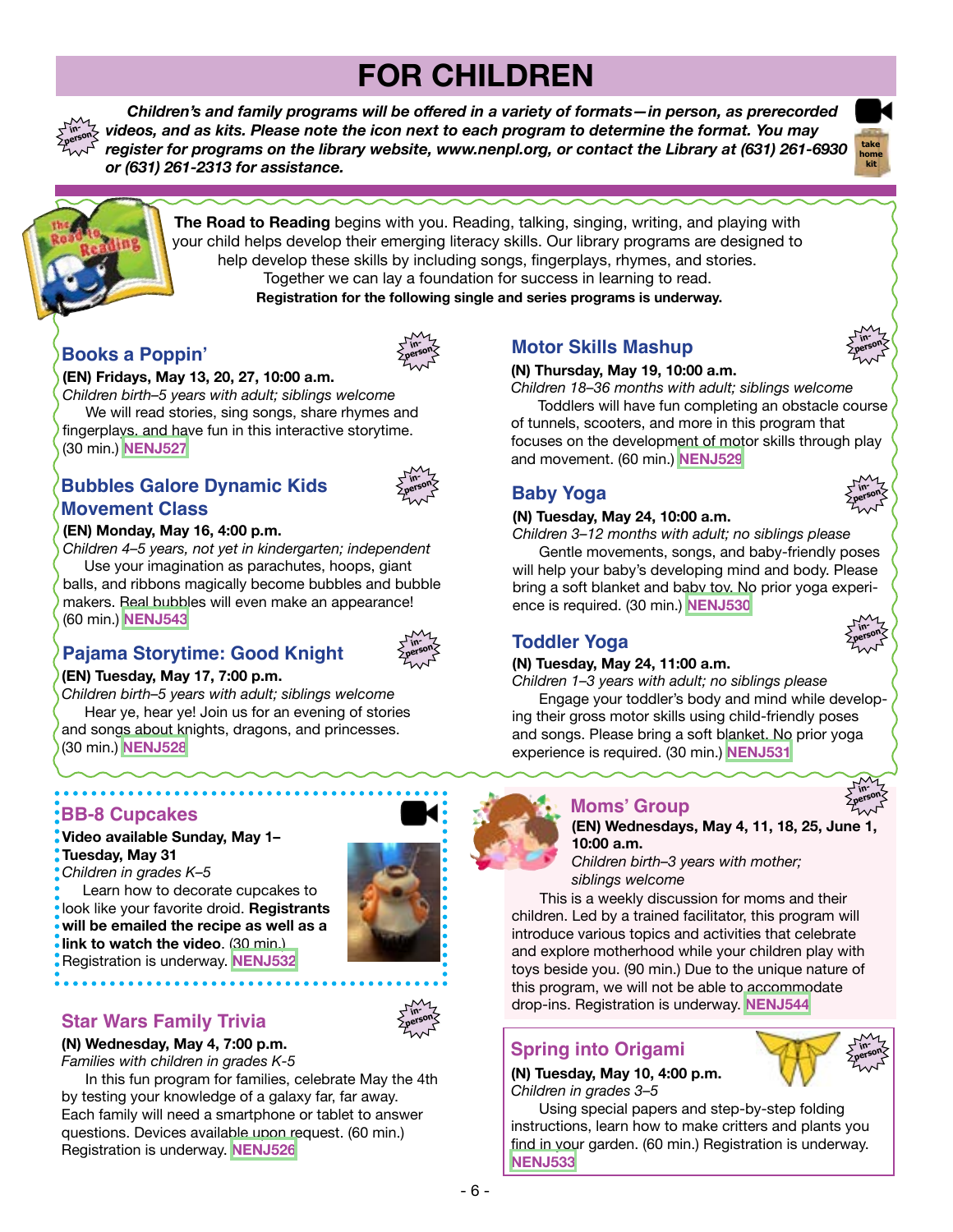# **FOR CHILDREN**

## **Slime Time**

#### **(N) Saturday, May 14, 10:30 a.m.** *Children in grades 1–5*

**inperson**

 Have a blast mixing and blending your own slime to take home. (60 min.) Registration is underway. **[NENJ534](https://www.nenpl.org/event/slime-time-person)**

## **Adventures in Art:**



**take home kit**

**inperson**

**inperson**

## **Classical Music and Kandinsky**

## **(N) Wednesday, May 18, 4:00 p.m.**

*Children in grades K–5*

 Discover the paintings of the "father of modern art," Wassily Kandinsky. Listen to the classical music that inspired his art, then create your own musically-inspired masterpiece. (60 min.) Registration is underway. **[NENJ535](https://www.nenpl.org/event/adventures-art-classical-music-and-kandinsky-person)**

# **Take Home Craft:**

#### **"It's Almost Summer" Craft**

#### **Kit available Saturday, May 21**

*Children 4 years and up*

 Enjoy a few small crafts in this kit full of crabs, fish, activity sheets, and a fan to decorate. While supplies last. No registration required.

## **Seeking Our Senses**

#### **(EN) Wednesday, May 25, 4:00 p.m.**

*Children in grades K–2*

 Kids will explore all five senses and have fun testing their vision with optical illusions, experimenting with sound, and even trying their hand at reading braille. (45 min.) Registration is underway. **[NENJ536](https://www.nenpl.org/event/seeking-our-senses-person)**



#### **Graphic Novel Club:**  *Stargazing*

**(N) Wednesday, May 25, 7:00 p.m.** *Children in grades 3–5*

 This new monthly club features a book discussion, exploration of the illustrator's artistic

process, and creation of your own comics. Based on author Jen Wang's childhood, *Stargazing* is a heartwarming story of two unlikely friends whose relationship is tested by an unexpected illness. After registering for the program, stop by the Northport building Children's Room to check out a copy of the book. (60 min.) Registration is underway. **[NENJ537](https://www.nenpl.org/event/graphic-novel-club-stargazing-person)**

#### **Paws to Read**

**(N) Thursday, May 26, 6:30 p.m. [NENJ538](https://www.nenpl.org/event/paws-read-person-7) 6:45 p.m. [NENJ539](https://www.nenpl.org/event/paws-read-person-8) 7:00 p.m. [NENJ540](https://www.nenpl.org/event/paws-read-person-9) 7:15 p.m. [NENJ541](https://www.nenpl.org/event/paws-read-person-10)** *Children in grades 1–5*



 Dogs are great listeners and provide a calming environment for kids to read aloud. Fetch a good book and sign up for a 15-minute reading session with a certified therapy dog. Registration is underway.

## **The Bookmark Spot**

*Stop by the Library and pick up the May bookmark by Justin Neknez. A reading list compiled by Children's Librarians is on the back.*





 Stop by the Children's Room in either building any day during your birthday month to pick up your birthday bag craft and decoration kit. It's fun for kids of all ages and a special way to celebrate your birthday with the Library. Be sure to tag us **@nenpl** or **#nenplbirthday** to show off your completed crafts for everyone to see.







## **Portable Playaway Speakers**

 Check out our new portable Playaway speakers for an incredible auditory experience everyone will love. Ideal for family trips in the car or when earbuds are not an option, these speakers are the perfect accessory to enhance listening enjoyment for all.



### **Playaway Launchpad Video**

 Preschoolers and children grades K–2 will enjoy watching with these child-friendly tablets that are preloaded with 100% secure content. Each Launchpad contains over an hour of stories, songs, or books that can be viewed anywhere, no need for WiFi. Check out one today!